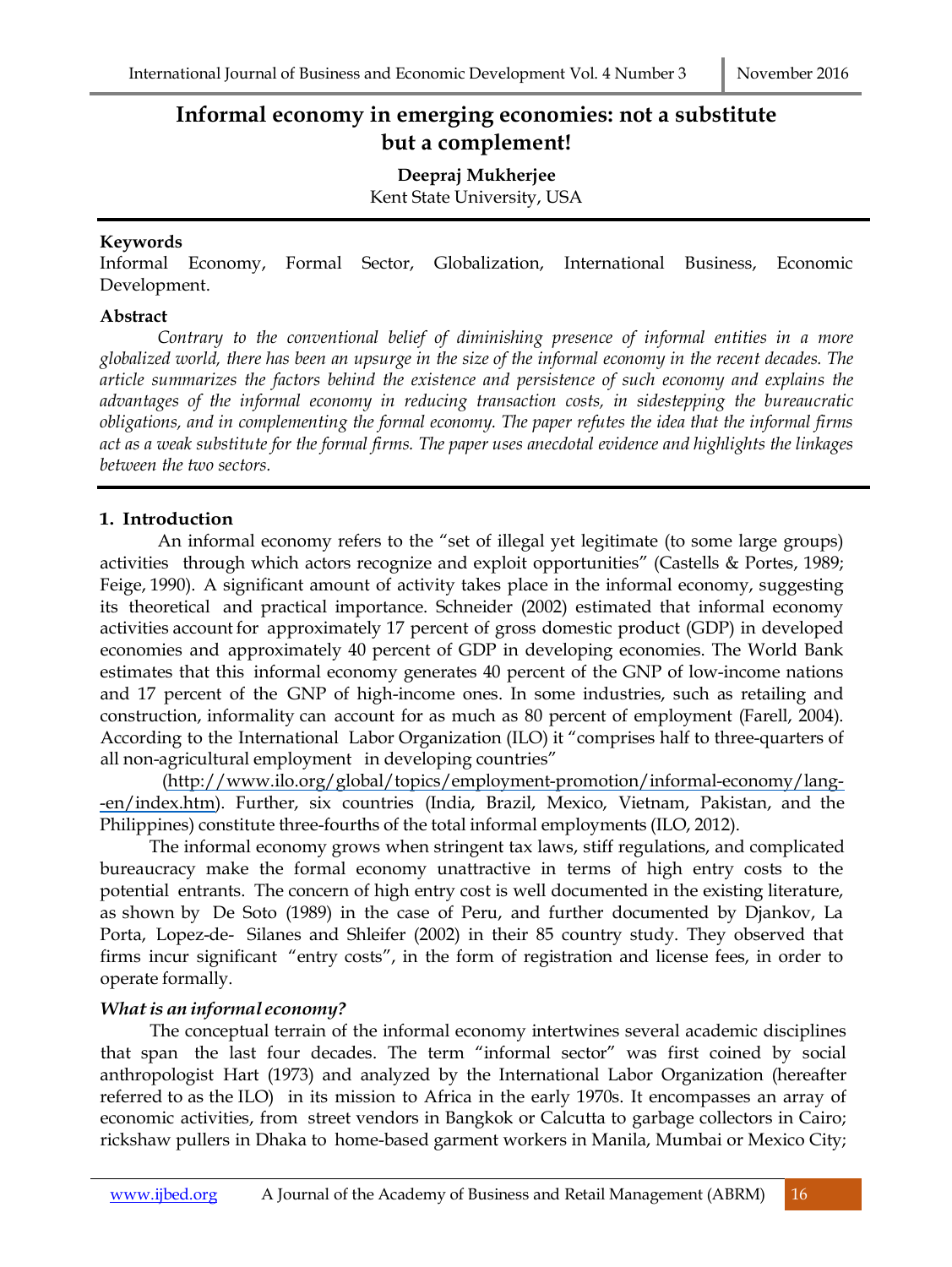home-based electronic workers in the Leeds or Kuala Lumpur to low priced software producers in Bangaluru Many definitions were introduced by different authors and ILO itself has redefined it several times. An excellent body of literature is available on this topic that covers statistical and ethnographic studies (Bromley,1978; Hart,1973; McGee & Bassett, 1976) and also studies related to the theoretical validity of the concept of the informal market along with its implications on developmental plans and policies (see for e.g., Smith, 1981; Sethuraman, 1976 ; Moser, 1984). Another branch of literature linked the informal market as a subsidiary of the prevailing capitalist system. This line of research has linked informal sector with the "petty commodity production", an integral part of a capitalist system (Moser, 1978; Babb, 1985).

In 1999, the international symposium of ILO categorized the workforce in the informal sector in three broad groups: "(a) owner-employers of micro enterprises, which employ a few paid workers, with or without apprentices; (b) own-account workers, who own and operate oneperson business, who work alone or with the help of unpaid workers, generally family members and apprentices; and (c) dependent workers, paid or unpaid, including wage workers in micro enterprises, unpaid family workers, apprentices, contract labor, home workers and paid domestic workers." This contemporary definition of ILO separated the concept of 'informal economy' from other closely related notions, for instance, the formal economy, criminal economy or care economy. The formal economy is understood to be the world of regular, stable, and protected employment and of legally regulated activities. In addition, the informal economy should not be confused or conflated with the criminal economy.

While production or employment arrangements in the informal economy are often semilegal or illegal, the informal economy produces and distributes legal goods and services. In contrast, the criminal economy deals with illegal goods and services. The care economy which is comprised of unpaid domestic work and care activities is also not part of the informal economy. This is because the informal economy is defined as part of the market economy: that is, as producing goods and services for sale or some other form of remunerations. Some early conceptualizations believed that the informal sector is simply too variegated and heterogeneous in order to be a meaningful concept to understand (Peattie, 1987; Peattie, 1980; Richardson, 1984). However, a growing body of recent research acknowledges that informal economy significantly contributes towards the employment and output of an economy and hence cannot be ignored (Goldberg and Pavcnik, 2003; Carr and Chen, 2004).

For instance, Tokman (1992) highlighted that the informal sector grew in Latin America and was a solace to the majority of working people during periods of economic crisis in the mid-1980. Relatedly, it was observed that millions of people who lost jobs during the East Asian economic crisis found employment in the informal economy (Lee, 1998). However, even before the Asian crisis, official statistics by the ILO indicated that the share of the informal economy in the nonagricultural work force ranged from over 55 percent in Latin America to 45- 85 percent in different parts of Asia to nearly 80 percent in Africa (Charmes, 1998). Consequently, we can reasonably argue that the informal sector has and will continue to have an indelible impact on economic, political and social network and, therefore, needs to be better understood.

The remainder of the paperis organized along the following lines. The next section outlines the transformation of the informal sector to the new expanded concept of the "informal economy" that includes small entrepreneurs, own account operators, informal wage workers, and industrial out workers. Section three discusses extant literature and summarizes the motives behind the existence of such an economy. The related literature is vast though views are sparse and uncorrelated. The paper attempts to fill the lacuna that exists in the related field and presents all the motives in a diagrammatic form that identifies future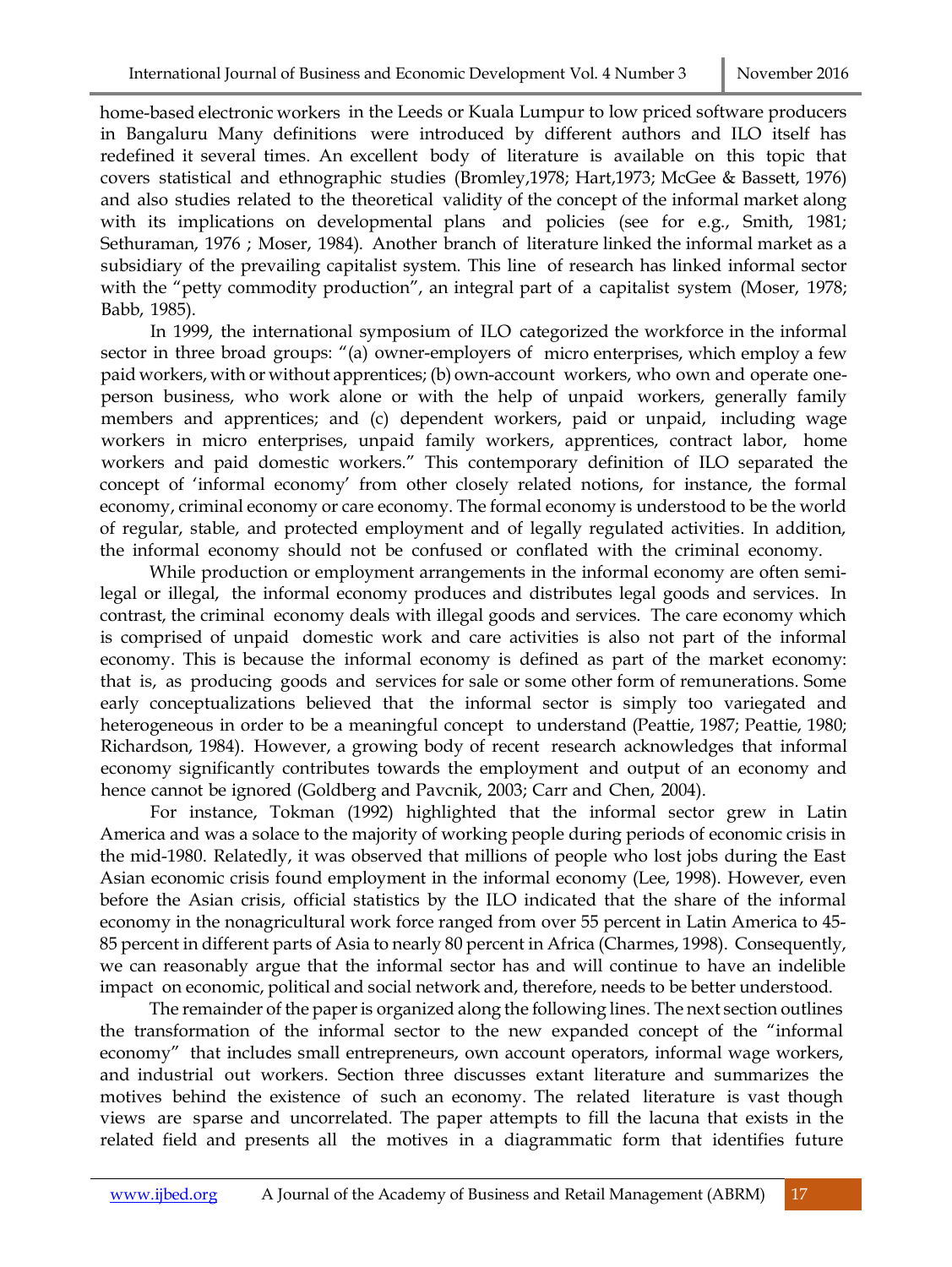research avenues. The international economic development of the informal economy is discussed next. Formal-informal linkages are explained in the context of emerging countries. The growing importance of the informal economy is stressed throughout this paper especially in understanding its role in the economies of the post- liberalization era.

#### **2. The Genesis of Informal Sector**

Early studies about the informal sector in less developed countries considered the informal sector as a subsistence level employment for the "reserve army of labor." Swaminathan (1991) claimed that "the substantial presence of the informal sector in those countries" as the main reason for mass poverty and unemployment. Fortuna and Prates (1989) noted that in developing countries the flourishing period of the export of manufactured items resulted in high levels of benefit for entrepreneurs, advancement in technology used, and growth in the scale of production. In addition, it promoted a process of going informally, disguised as small independent entrepreneurship. Grossman (1982) presented an interesting synopsis of various forms of informal activities that were utilized in the former USSR. He showed that demand for informal income and supply of informal goods and services reinforced each other and exchange of favors in terms of access to informal goods and services are prominent characteristics of informal sectors. Additionally, Kornai (1993), Schneider (1997) and Lacko (1998) provided theoretical and empirical evidence about the informal sector in former socialist countries.

The articles showed that the informal sector activities in those countries, especially in the last period before transition, were much more widespread than the commonly held belief that these countries experienced a relatively small informal sector, compared to developed countries. Johnson, McMillan, and Woodruff (1999) argued that in the transition countries that are exposed to a market economy, the informal economy cannot play any significant role. Informal activities cannot make use of market-supporting institutions (like courts of law) and this may discourage investments and economic growth. This has occurred in Peru, as reported by De Soto (1989). Kaufmann and Kaliberda (1996) shared the same viewpoint and claimed that even if it is large, the informal sector is mostly a survival sector where the shortterm turnover dominates the long-term one, and where large-scale and vital investments do not take place. Table 1 provides representative studies of informal economy post millennia.

| Author(s)                             | <b>Setting</b>                                                          | <b>Key Arguments/Findings</b>                                                                                                                                                          |
|---------------------------------------|-------------------------------------------------------------------------|----------------------------------------------------------------------------------------------------------------------------------------------------------------------------------------|
| Akintoye, 2008                        | Case Study with Informal sector of<br>Nigeria                           | Informal Sector backed by state support reduces the<br>unemployment rate.                                                                                                              |
| Anjaria,<br>Jonathan<br>Shapiro, 2006 | Street Vendors in Mumbai, India                                         | Predatory behavior of the state against the street vendors.                                                                                                                            |
| Carr and Chen.<br>2004                | Globalization, Informal<br>Employment, and Gender                       | Unfavorable terms of inclusion in various aspects of work<br>and employment are important drivers of poverty and<br>inequality.                                                        |
| Chen, 2007                            | Informal-Formal Economy Linkage                                         | suggests why and how more equitable linkages between<br>the informal economy<br>and the formal economy should be promoted through an<br>appropriate policy and regulatory environment. |
| Djankov et al<br>2002                 | Data on the regulation of entry of<br>start-up firms in 85<br>countries | Countries with heavier regulation of entry have higher<br>corruption and larger informal economies than countries<br>with the lighter regulation of entry.                             |
| Friedman et al,<br>2000               | Macro data from 69 countries                                            | Higher tax rates are associated with less informal activity<br>as a percent of GDP but corruption is associated with the<br>more informal activity.                                    |

### **Table1:SummaryofRepresentativeStudieson Informal Economy**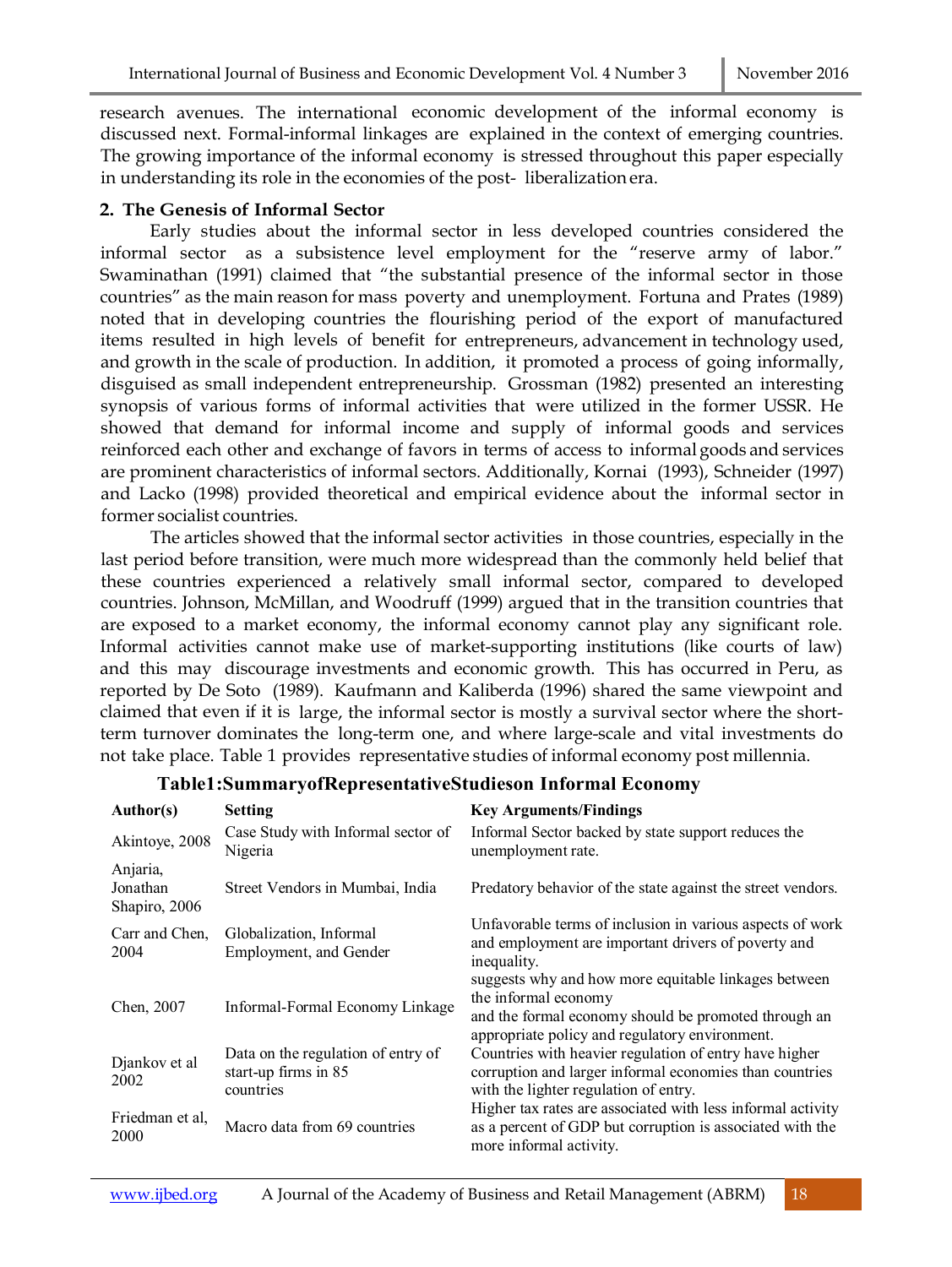| Godfrey, 2011                       | Model of Informal Economy                                                                                                        | Provided a 2x2 matrix and analyzed the presence of<br>informal economy                                                                                                                                                                                                                                |
|-------------------------------------|----------------------------------------------------------------------------------------------------------------------------------|-------------------------------------------------------------------------------------------------------------------------------------------------------------------------------------------------------------------------------------------------------------------------------------------------------|
| Goldberg and<br>Pavcnik,2003        | Brazil and Colombia, country-level<br>study                                                                                      | The study examines the response of the informal sector<br>to liberalization. In Brazil, no evidence of a relationship<br>between trade policy and informality is found. In<br>Colombia, evidence of such a relationship is found, but<br>only for a specific time period.                             |
| Kesteloot and<br>Meert, 1999        | Different categories of the informal<br>economy and their spatial<br>distribution in the geographical<br>setting of Brussels     | Offers a powerful tool to understand informal economic<br>activities as a set of interrelations between households<br>and other economic actors in order to gain access to their<br>living resources                                                                                                  |
| Kus, 2010                           | Macro-level study across a broad<br>set of countries                                                                             | Countries have different types of regulatory<br>environments that help explain why some nations have<br>more informal economic activity than others.                                                                                                                                                  |
| La Porta and<br>Shleifer 2008       | World Bank firm level data                                                                                                       | Informal firms are small and unproductive, compared<br>even to the small formal firms, and especially relative to<br>the larger formal firms. Growth comes from the creation<br>of the highly productive formal firms.                                                                                |
| Maloney, 2004                       | Latin American informal sector                                                                                                   | Forward a view of the informal sector in developing<br>countries primarily as an unregulated micro-<br>entrepreneurial sector and not as a disadvantaged residual<br>of segmented labor markets                                                                                                       |
| Ordóñez, 2010                       | Informal sector and economic<br>development                                                                                      | Informality is associated with resource misallocation.<br>This is driven by the government inability to enforce tax<br>and regulation policies on all firms. As a result, the tax<br>base is small, and high taxes have to be levied on a small<br>subset of firms, usually the most productive ones. |
| Portes, and<br>Schauffler,<br>1993. | Latin American informal sector                                                                                                   | Offer views of the informal economy not as a<br>manifestation of the problem of poverty but a potential<br>solution to it.                                                                                                                                                                            |
| Schneider, 2005                     |                                                                                                                                  | The average size of the shadow economy as a proportion<br>of official GDP in 1999-2000 in developing countries<br>was 41%, in transition countries 38%, and in OECD<br>countries 17%.                                                                                                                 |
| Porto, 2005                         | Case study with informal economy<br>from Moldova                                                                                 | Reducing export barriers for the informal sector would<br>benefit the average Moldovan household across the<br>whole income distribution. Poverty would also decline,<br>affecting 100-180 thousand individuals.                                                                                      |
| Turnovsky and<br>Basher 2009        | The interdependence between tax<br>policy and enforcement in a<br>developing economy that has a<br>substantial informal presence | Judicious policy choices ensure that the presence of the<br>informal<br>sector need not hinder its ability to raise tax revenues                                                                                                                                                                      |
| William and<br>Round, 2007          | Russia, 313 households during<br>2005/06                                                                                         | Examining the multiple types of informal employment,<br>more positive impacts emerge as it is the key seedbed for<br>enterprise development and principal mechanism for<br>delivering community self-help.                                                                                            |

According to the ILO (2012), informal economy, broadly defined, comprises of one-half or three -quarters of the non-agricultural employment in developing countries: 48 percent in North Africa; 51 percent in Latin America; 65 percent in Asia; and 72 percent in sub-Saharan Africa. Informal employment is comprised of both self-employments in informal enterprises (i.e., small and/or unregistered) and wage employment in informal jobs (i.e., without secure contracts, worker benefits, or social protection). In all developing regions, self-employment comprises a greater share of informal employment (outside of agriculture) than wage employment: specifically, self- employment represents 70 percent of informal employment in sub-Saharan Africa, 62 percent in North Africa, 60 percent in Latin America and 59 percent in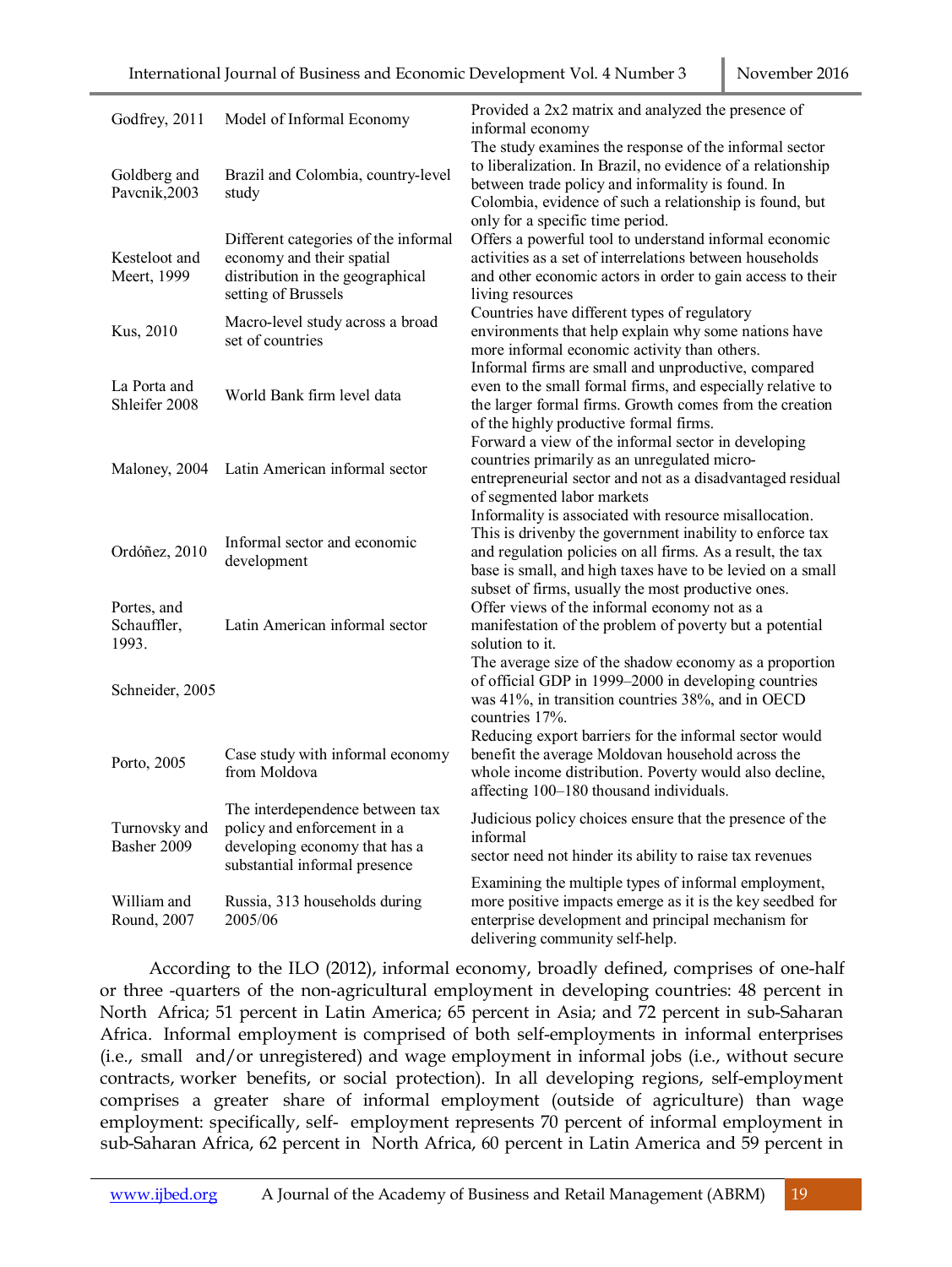Asia. Three categories of informal wage employment- self-employment, part-time work, and temporary work – comprise 30 percent of overall employment in 15 European countries and 25 percent of total employment in the United States. Table 2 reported the 5- year data of the percentage of informal workers in agriculture and in the non-agriculture sector from 2009-2013 in a selected number of developing countries (based on the data availability from the International Labor Organization)

| <b>Table 2: Data from Selected Developing Countries</b> |                                      |             |                  |                                          |        |                  |  |  |
|---------------------------------------------------------|--------------------------------------|-------------|------------------|------------------------------------------|--------|------------------|--|--|
|                                                         | <b>Agricultural Economy Activity</b> |             |                  | <b>Non-Agriculture Economic Activity</b> |        |                  |  |  |
| Year                                                    | # of Countries                       | <b>Mean</b> | <b>Standard</b>  | # of Countries                           | Mean   | <b>Standard</b>  |  |  |
|                                                         |                                      |             | <b>Deviation</b> |                                          |        | <b>Deviation</b> |  |  |
| 2009                                                    | <b>NA</b>                            | NА          | NA               | 20                                       | 52.96% | 17.53            |  |  |
| 2010                                                    | <b>NA</b>                            | NA          | NA               | 21                                       | 55%    | 21.35            |  |  |
| 2011                                                    | -7                                   | 85.35%      | 11.72            | 17                                       | 46.50% | 20.6             |  |  |
| 2012                                                    | 10                                   | 89.37%      | 12.36            | 20                                       | 49.25% | 24.35            |  |  |
| 2013                                                    | 8                                    | 85.99%      | 11.96            | 20                                       | 47.20% | 23.1             |  |  |

\*Average % of informal workers in the agricultural economic activity for that year based off the International Labor Organization's data when refining the search to total sex's and national geographic coverage.

\*\*Average % of informal workers in the non- agricultural economic activity for that year based off the International Labor Organization's data when refining the search to total sex's and national geographic coverage

Table 2 reflects that for the non-agriculture economic activity (see the list of countries in the appendix below) the number of informal workers contributes fifty percent of total workforce. The number is significantly larger in the agricultural activity, both reflecting the importance of the informal sector in the growth and development of a developing nation.

### **3. Drivers of informality: Existence and Persistence**

# *3.1. Existence*

Why do entities and entrepreneurs operate informally? The literature offers four-fold explanations though the reasons are not mutually exclusive and each demands a distinct policy implication. First, entrepreneurs operate informally when the tax rates are high and other official regulations are grueling (De Soto, 1989; Schneider and Enste, 2000). Reduction in the tax rate and relatively quicker unbinding of red tape are considered to be the ways to induce the entrepreneurs to operate formally. Second, informal sectors can also emerge from predatory behaviors of government officials who extract bribes from registered firms (Shleifer and Vishny, 1993; Kaufmann, 1994; Shleifer and Vishny, 1994; Kaufmann, 1997; Shleifer, 1997; Shleifer and Vishny, 1998; S. Johnson, Kaufmann, and Zoido-Lobaton, 1998). The plausible solution according to this line of argument is to address bureaucratic corruption. In addition, firms' may seek to hide their activities to avoid extortion from antisocial groups or criminal gangs (Zhuravskaya and Frye, 2000). As De Soto (1989) documented in the Peruvian economy that small entrepreneurs do not expand their business even if they can, in order to avoid the mafia threats. According to this view, the state needs to enforce a better law and order system to protect the entrepreneurs from antisocial elements.

The role of the state in terms high regulation costs in the formal sector motivate participation in the informal sector (Gershuny, 1979). Most common government regulations are related to environment protection, consumer protection, quality control, labor protection in terms of the inflexible formal labor market, and financial capital availability. Of all types of regulations, labor protections in various forms, such as minimum wages, fringe benefits, social security benefits and strong labor union considerably increases the cost of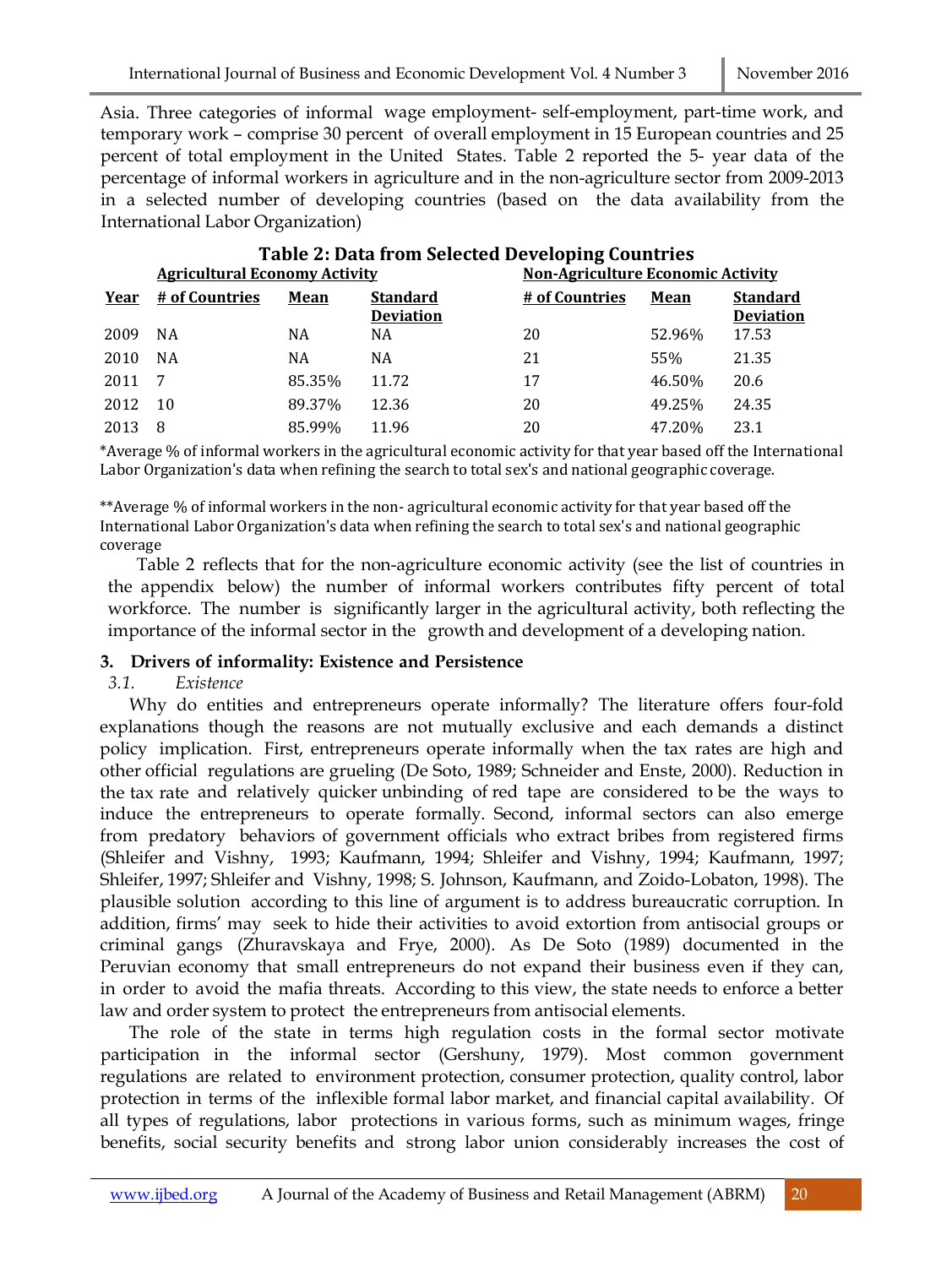staying formal. Tokman (1992) in his study of Latin American countries reported that such regulations increase labor costs by an average of around 20 percent. A similar study had been done by Nipon (1991) for informal businesses in Thailand found that by ignoring laborprotection laws, these businesses save about 13 to 22 percent of labor wages.

Finally, the existence of informal sectors in many countries could be due to the presence of inadequate and inefficient institutional environments. For example, a weak contract enforcement environment and ineffective legal system may discourage entrepreneurs from operating in a formal environment. Bhattacharya and Ghose (1998) note that informality is a response to the pervasive level of bureaucratic corruption: they show that foreign firms in India avoid reporting sales and income in order to protect themselves from the reach of corrupt police, tax, and bureaucracy.

#### *3.2. Persistence*

Why do entities and entrepreneurs continue to operate informally? Are there external motives as mentioned in the previous paragraphs or there are internal reasons for those entities to persist informally? The rationality of staying informal can be analyzed considering the cost and benefits that a legal status entails. The costs of formality can be divided into costs of entry and costs to remain formal. For a potential entrant in the formal sector, there are certain costs to the entrance. The access costs that are often highlighted in the literature are bribes to the government officials to complete the registration process or to obtain the license and other requirements. De Soto (1989) studied the informal sector in Peru. The author conducted a few real-time experiments in order to quantify the entry cost. The study revealed that the total cost of registration and license was equivalent to 32 times the minimum monthly salary that was prevalent at that time. In addition, it took almost ten months to complete the registration process. In another study, Tokman (1992) reported similar results for other Latin American countries. To circumvent such costs, many firms continue to stay in the informal sector.

The costs of staying formal can be further categorized into taxes, government regulations, and bureaucratic obligations. Tax collected from the formal sector is an important source of government revenue. In developing countries, corporate income taxes are set up at a higher level to compensate for its lack of well-administered tax system, required in order to efficiently monitor the informal firms. Burgess and Stern (1993), in their study, reported that in developing countries, corporate income taxes represent 17.8 percent of total tax revenues, while individual income taxes, only 10.6 percent. In contrast, for industrial countries, corporate income taxes account for only 7.6 percent of total tax revenues while individual income taxes constitute 27.7 percent. Bureaucratic obligations are also a significant cost of continuing in the formal sector. As discussed in Alonzo (1991) for the Philippines, and Chickering and Salahdine (1991) for Egypt, bureaucratic obligations to unbind the red tape and to finish the paperwork is timeconsuming and an arduous task for the entrepreneurs. Next, we present a thematic diagram that presents the tone of the previous sections and sets up the discussion section that follows: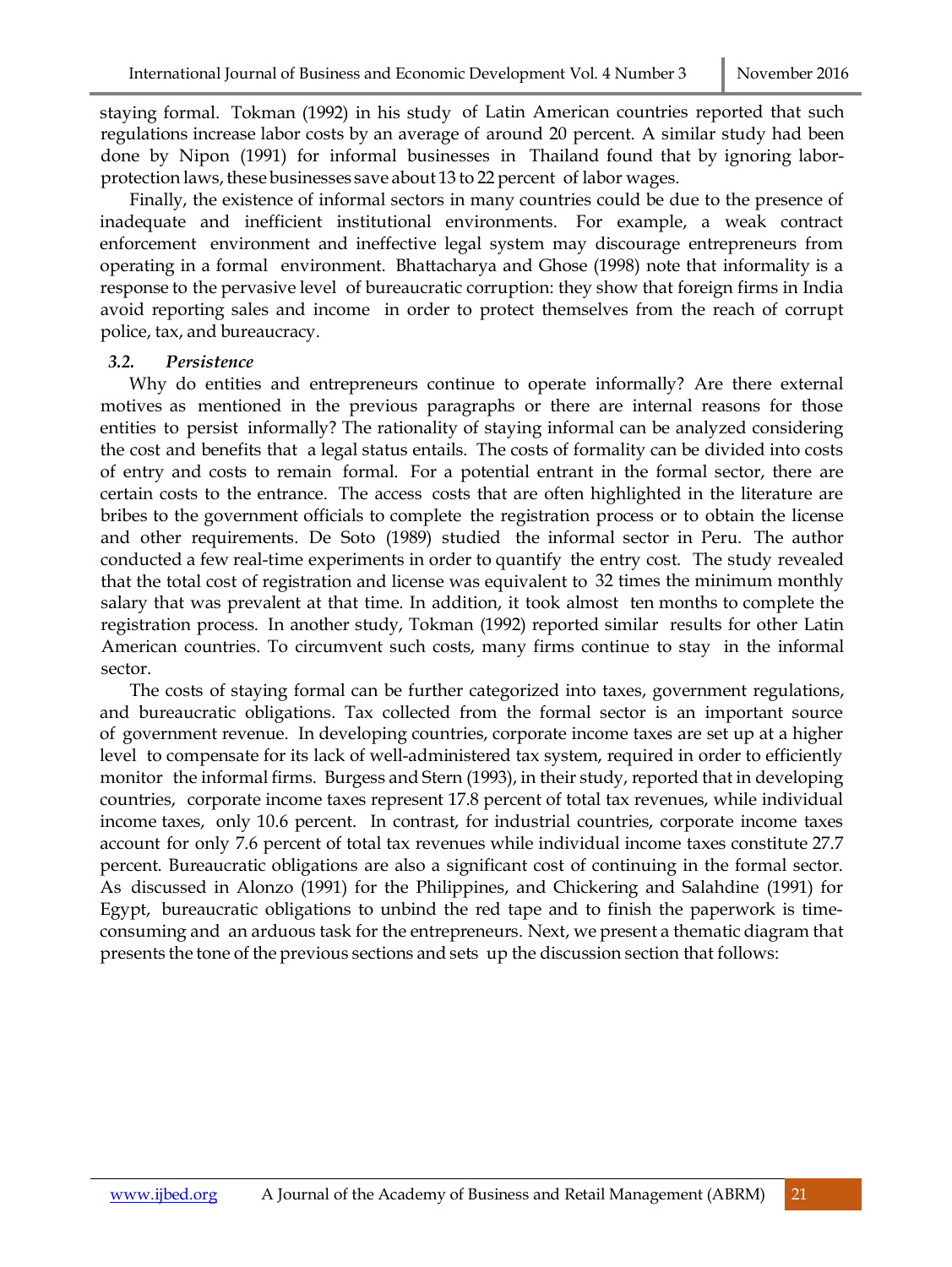

### 4. **Implications for Economic Development**

Studies related to the informal economy in the field of emerging economies have gained momentum with increasing attention on emerging markets (McGahan, 2012; Godfrey, 2011; Carpenter et al., 2001; Spreitzer, 1997). Organizations need a group of global managers who are able to manage the necessary global integration and cross-border coordination activities within or between organizations. These trends suggest a compelling need for managerial commitment to developing or acquiring international expertise as global markets continue to expand. Along with that line, focusing research on the dynamics of the informal sector is a valuable contribution to the field of international business in particular and organizational management in general. In spite of the recognition of the importance of research pertaining to informal economy and its intricate relationship with institutional developments of emerging economies (Hambrick and Mason, 1984), inadequate effort and attention have been devoted to better understand the factors that contribute to the development of such economies, and the theoretical and practical implications of such development. The present paper seeks to draw attention in the related field to fill this lacuna in international business and management literature.

#### *Informal Economy and Vertical Linkage*

For instance, India has achieved an average of significantly high annual growth for the last two decades. Conventional wisdom depicted informal sectors as weak substitutes for its formal counterparts and hence predicted that greater integration in the world market would shrink informal markets in size and capacity in the emerging economies. As the ILO study (2002) and Chen (2004) suggest that the informal economy in India has also expanded simultaneously. Such a paradox can be explained from the direct vertical linkage of the formal and the informal economies. India primarily grew due to the supernormal growth of the Indian service sector. Such growth in emerging market economies was well supported through an excellent and cost effective supply chain mechanism. Informal suppliers provided cost-effective resources that helpedthe large firms to stay competitive globally. Partly because, the cost of operating informally is less, the suppliers stayed cost effective and competitive. Below, we present a table that illustrates the presence of informal employment in the formal  $\mathrm{sector}^1$ .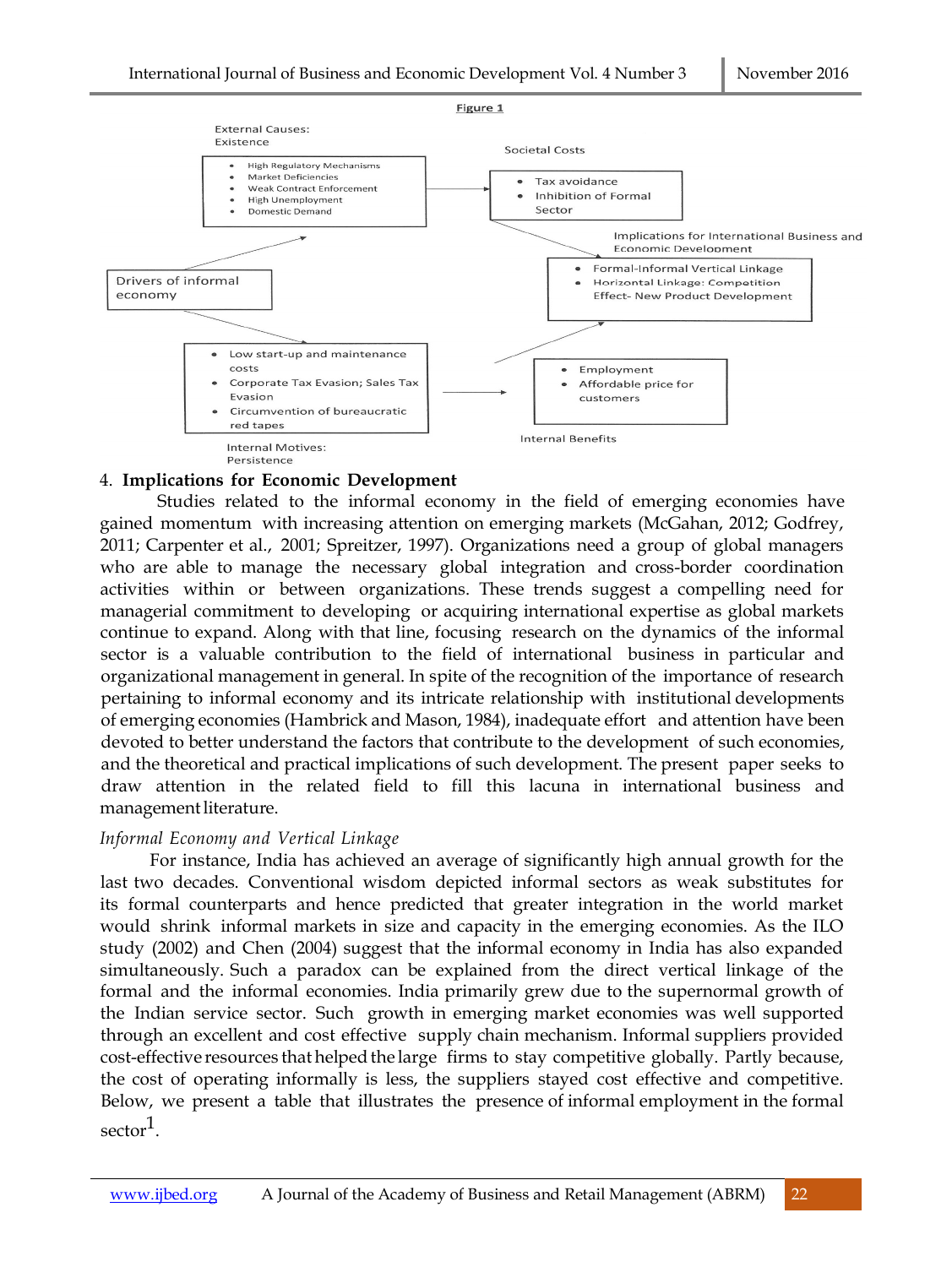|                      | % of informal  |                      |                          |
|----------------------|----------------|----------------------|--------------------------|
|                      | workers in the |                      | % of informal workers in |
| Countries in 2009    | formal sector* | Countries in 2010    | the formal sector*       |
|                      |                |                      |                          |
| Argentina            | 64.7           | China                | 98                       |
| Armenia              | 75.9           | Colombia (II)        | 58.4                     |
| <b>Brazil</b>        | 53.1           | Liberia              | 66.1                     |
| Costa Rice           | 58.4           | <b>FYR Macedonia</b> | 85.2                     |
| Dominican Republic   | 61.9           | Serbia               | 84.9                     |
| Ecuador              | 70.2           | South Africa (IV)    | 39                       |
| El Salvador          | 59.7           | Uganda               | 67.5                     |
| Honduras             | 78.4           | West Bank Gaza       | 81.3                     |
| India (2009-2010)    | 88.4           | India (2009-2010)    | 88.4                     |
| Indonesia            | 79.4           | Pakistan (2009-2010) | 95                       |
| Mexico               | 67.9           |                      |                          |
| Moldova              | 90.4           |                      |                          |
| Pakistan (2009-2010) | 95             |                      |                          |
| Panama               | 64.2           |                      |                          |
| Paraguay             | 69.9           |                      |                          |
| Peru                 | 80             |                      |                          |
| Sri Lanka            | 90.3           |                      |                          |
| Uruguay              | 40.7           |                      |                          |
| Venezuela            | 89.4           |                      |                          |
| Vietnam              | 59.5           |                      |                          |

**Table 3: Informal Workers in the Formal Sector for Selected Countries**

\*Informal employment outside the informal sector, i.e. employees holding informal jobs in formal enterprises (incl. government units and non-profit-institutions) or as contributing family workers in formal enterprises.

The data collected from the International Labor Organization reveals the significant contribution of informal workers to the formal sector. The data refers to a crucial implication, about the two sectors that looking at these two sectors as separate and mutually exclusive entities would be incomplete. Rather, it should be acknowledged from the start that the activities that are normally considered part of the informal economy are often in one way or another linked to the activities in the formal economy (Portes, Guarnizo, and Haller, 2002; Gereffi, 1999; Lund and Srinivas, 2000). The supply chain vertical aspect of formal and informal linkage needs further attention as it has not been explored effectively yet. Evidence from Bangladesh garment industry suggests the importance of informal workers who operate at informal sector. They offer low-end labor of the value chain with sewing, stitching, and packing at a low piece rate that allows the formal garment enterprises to stay globally competitive. Though the huge gap in the profit distribution is clearly something that needs to get the attention of the policymakers. Laborers at the lowest level (or the start) of the chain receive very little return relative to the final sale price of a commodity or a good.

### *Informal Economy and the Horizontal Linkage*

In a similar vein, the formal-informal linkage may have horizontal aspects too. In recent years, intra-industry competition has not only intensified, its nature has fundamentally changed: it has become more knowledge-based, and the sources of competitive advantage have shifted unmistakably from physical assets to intellectual resources (Prahalad and Hamel, 1990; Quinn, 1992; Stewart, 1997). This is particularly true for the emerging market formal firms attempting to stay competitive internationally. Here again, informal firms in the same industry play a crucial role. Because of the lax of strong enforcement of property rights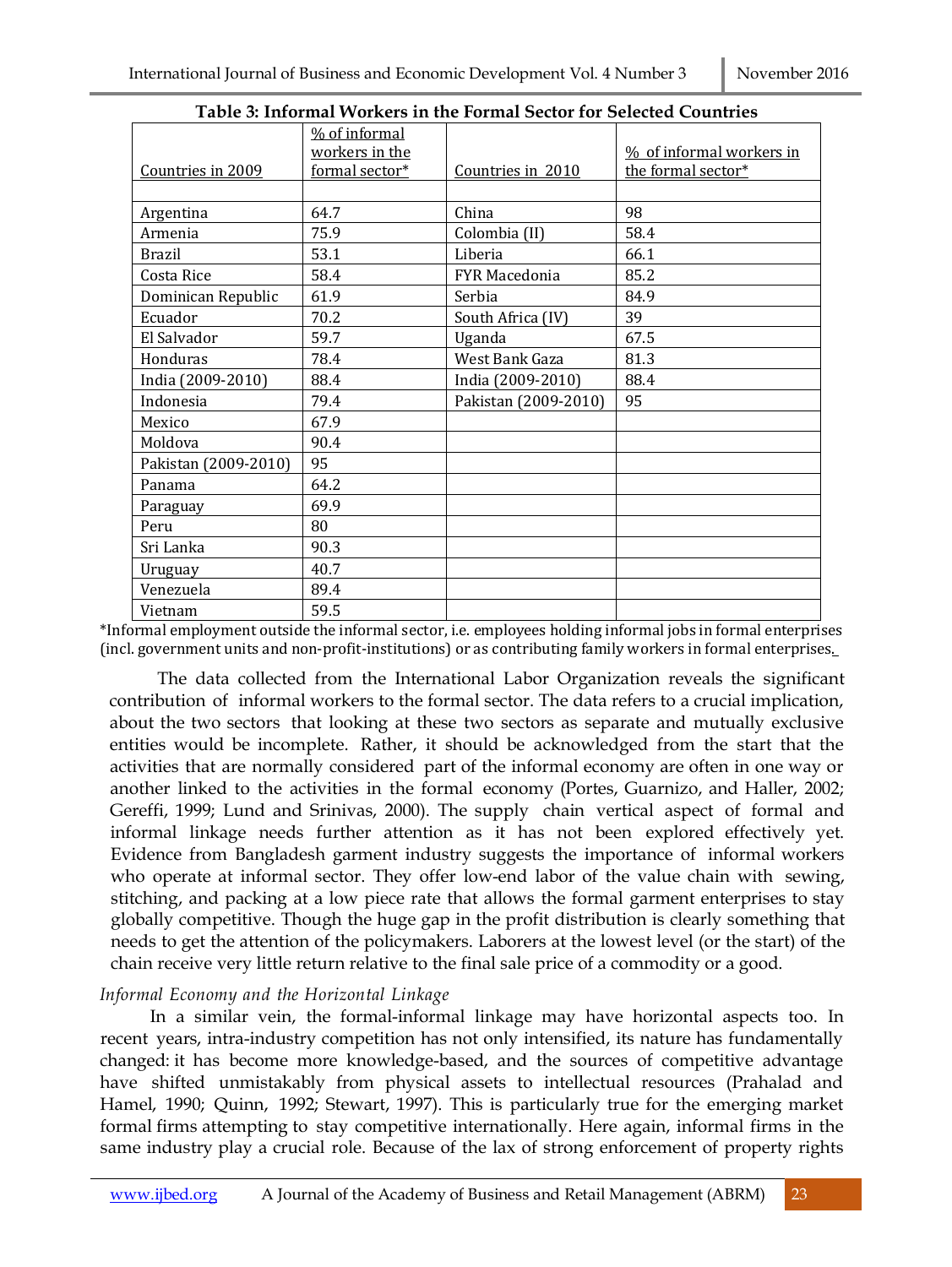in the emerging markets, the knowledge transfer is quite pervasive. Hence, the emulation of a product by the informal firms, and selling it at a cheaper price puts the formal firms at a disadvantage. One way to overcome this challenge is to stay innovative through new product developments. Again, this horizontal competition from the informal firms' act as a boon in disguise for the formal firms and requires further academic attention in the field of international business.

# **5. Conclusion**

The informal economy is huge and it is safe to predict that the informal economy is going to persist as well. In fact, depending on how informal economy is defined, it might be the most dominant model of economic organization, and hence calls for an appropriate policy response that can promote equitable linkages between formal and informal economies. All stakeholders that include government and formal firms require understanding the importance of incorporating informal economies in policy making. Surveys like Global Competitiveness Report, surveys of entrepreneurs about their own activities, or the World Bank Enterprise Surveys that collect data from entrepreneurs and managers in both formal and informal firms on their sales and inputs, employee and manager education, as well as a variety of assessments of the institutional environment, can shed further light on the role of the informal economy in management practices and in international business.

## **References**

- Akintoye, I.R., 2008. Reducing unemployment through the informal sector: A case study of Nigeria, European Journal of Economics, Finance and Administrative Sciences, Vol. 11, pp. 97-106.
- Alonzo, R., 1991. The Informal Sector in the Philippines: the Silent Revolution. (Eds). A.
- Chickering and M. Salahdine. International Center for Economic Growth, San Francisco.
- Anjaria, J. Shapiro, 2006. Street hawkers and public space in Mumbai. Economic and Political Weekly, pp.2140-2146.
- Babb, Florence. E., 1985. Middleman and 'Marginal Women': Marketers and Dependency in Peru's Informal Sector, Markets and Marketing: Monographs in Economic Anthropology No. 4, University Press of America.
- Bhattacharyya, D.K., and Ghose, S., 1998. Corruption in India and the hidden economy
- Economic and Political Weekly, Vol. 33 No. 44, pp. 2795–2799.
- Burgess, R. and Stern, N., 1993. Taxation and development, Journal of economic literature, Vol. 31 No. 2, pp.762-830.
- Bromley, R., 1978. Organization, Regulation and Exploitation in the So-called Urban Informal Sector: The street traders in Cali, Columbia. World Development, Vol. 6, No. 9-10, pp. 1161-1171.
- Carpenter, S.R., Walker B., Anderies J. M., and Abel N., 2001. From metaphor to measurement: resilience of what to what? Ecosystems, Vol. 4, No. 8, pp. 765-781.
- Carr, M. and Chen, M., 2004. Globalization, Social Exclusion, and Work: With Special Reference to Informal Employment and Gender.Working paper No. 20, International Labour Office Policy Integration, Geneva, May 2004.
- Castells, M. and Portes, A., 1989). World underneath: The origins, dynamics, and effects of the informal economy In A. Portes, M. Castells, & Benton (Eds.), The informal economy: Studies in advanced and less developed countries, Baltimore, Johns Hopkins Press, pp. 11- 37.
- Charmes, J., 1998. Street vendors in Africa: data and methods, New York: United Nations Statistical Division.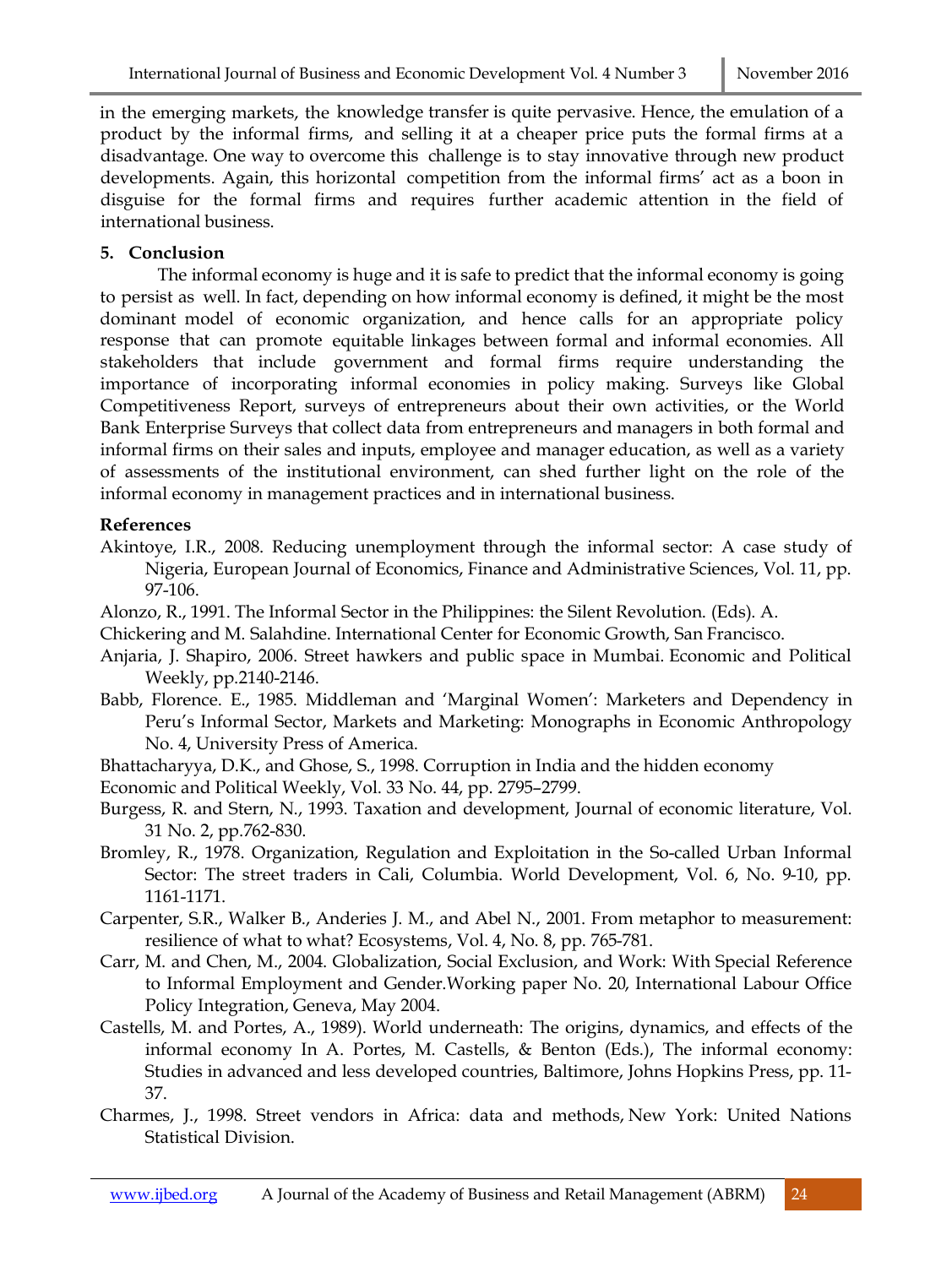- Chen M.A., 2007. Rethinking the Informal Economy: Linkages with the Formal Economy and the Formal Regulatory Environment.Working paper No. 46, Department of Economic and Social Affairs, New York, July 2007.
- Chen, M.A., Vanek J., Carr M., 2004. Mainstreaming Informal Employment and Gender in Poverty Reduction: A Handbook for Policy-Makers and Other Stakeholders, Commonwealth Secretariat, London.
- Chickering, A., Salahdine M., 1991. Introduction and the Informal Sector Search for Self-Governance: the Silent Revolution, (Eds.). International Center for Economic Growth, San Francisco.
- De Soto, Hernando., 1989. The Other Path: The invisible revolution in the third world, Harper and Row, New York.
- Djankov, S., La Porta R., Lopez-de-Silanes F., Shleifer, A., 2002. The Regulation of Entry, The Quarterly Journal of Economics, Vol. 117, No. 1, pp. 1–37.
- Farrell, D., 2004. The Hidden Dangers of the Informal Economy. McKinsey Quarterly, No. 3, pp. 27–37.
- Feige, Edgar L., 1990. Defining and Estimating Underground and Informal Economies: The New Institutional Economics Approach, World development, Vol.18, No.7, pp. 989-1002.
- Fortuna, J.C. and Prates, S., 1989. Informal Sector Versus Informalized Labor Relations in Uruguay, The informal economy: Studies in advanced and less developed countries, pp.78-94.
- Friedman, E., Johnson, S., Kaufmann, D. and Zoido-Lobaton, P., 2000. Dodging the grabbing hand: the determinants of unofficial activity in 69 countries, Journal of public economics, Vol.76, No. 3, pp.459-493.
- Frye, T. and Ekaterina Z., 2000. Rackets, Regulation, and the Rule of Law. Journal of Law, Economics, and Organization, Vol. 16, No .2, pp. 478–502.
- Gereffi, G., 1999. International trade and industrial upgrading in the apparel commodity chain, Journal of international economics, Vol. 48, No. 1, pp. 37-70.
- Gershuny, J.I., 1979. The Informal Economy: Its Role in Post-Industrial Society, Futures, Vol. 11, No. 1, pp. 3-15.
- Godfrey P.C., 2011. Toward a theory of the informal economy, Academy of Management Annals, Vol. 5, No. 1, pp. 231– 277.
- Goldberg, P., Pavcnik N., 2003. The response of the informal sector to trade liberalization, Journal of Development Economics, Vol. 72, pp. 463– 496.
- Grossman, J.B., 1982. The Substitutability of Natives and Immigrants in Production. Review of Economic and Statistics, Vol. 64, No. 3, pp. 596–603.

Hambrick, D.C., Mason, P.A., 1984. Upper echelons: The organization as a reflection of its top managers, Academy of Management Review, Vol. 9, No. 2, pp. 193-106

Harris, J. R., Todaro M. P., 1970. Migration, Unemployment, and Development:

A Two-Sector Analysis. American Economic Review, Vol. 60, No. 1, pp. 126–142.

Hart, K., 1973. Informal Income Opportunities and Urban Employment in Ghana.

Journal of Modern African Studies, Vol. 11, No. 1, pp. 61–89.

International Labour Office, 2012. International Standard Classification of Occupations, ISCO-08 (Geneva). ------- 2012. Women in Informal Employment: Globalizing and Organizing (WIEGO). 2012. Women and men in the informal economy 2012 – A statistical picture (Geneva).

International Labour Office, 2002. Conclusions Concerning Decent Work and the Informal Economy. Geneva: International Labour Office. Available online at: http://www.ilo.org/public/english/standards/relm/ilc/ilc90/pdf/pr-25res.pdf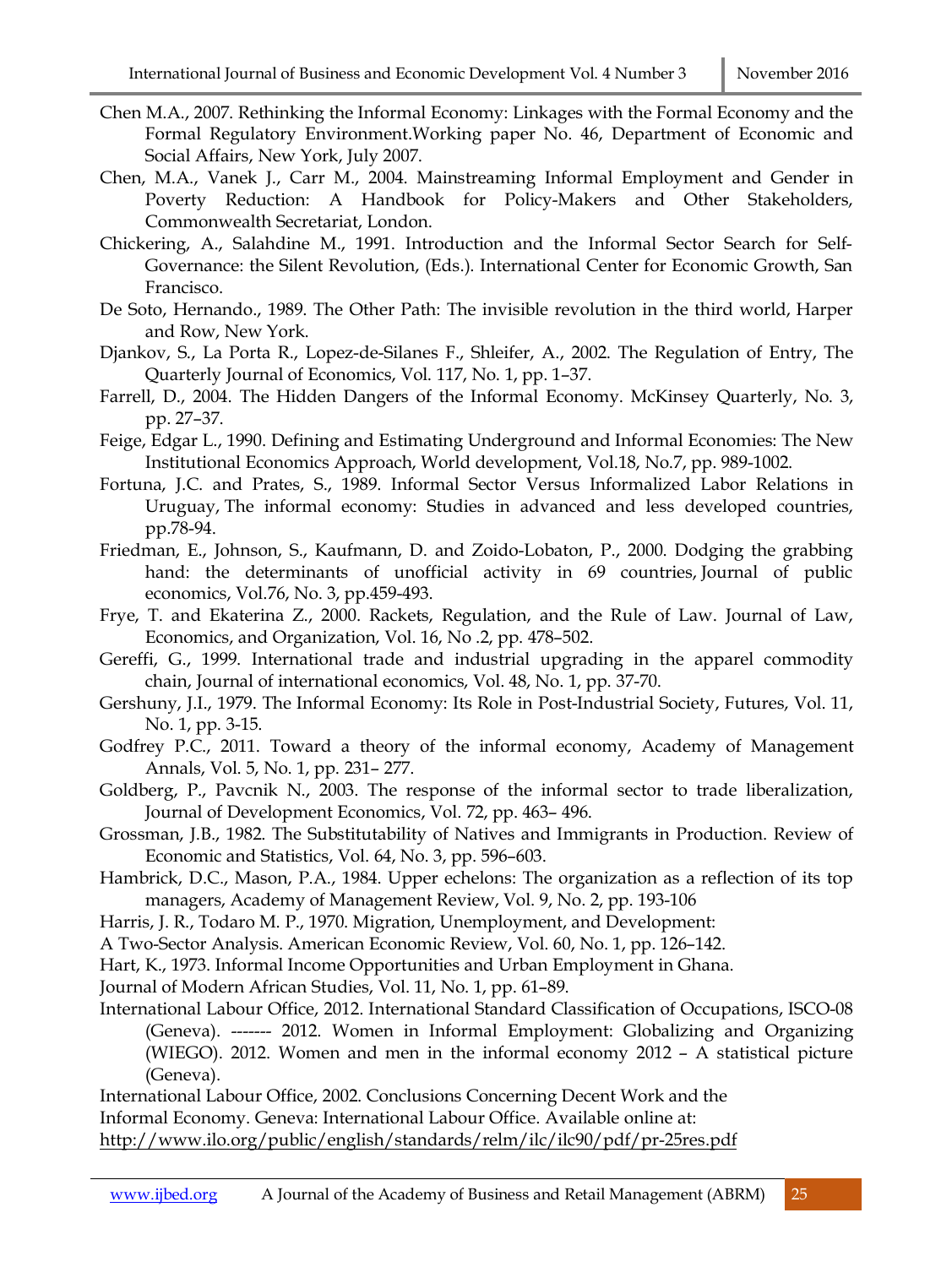International Labour Office, 1972. Employment, Incomes and Equality: A Strategy for

Increasing Productive Employment in Kenya. Geneva: International Labour Office.

- Johnson, S., McMillan, J. and Woodruff, C., 1999. Contract enforcement in transition. Working paper No. 211, CESifo, Germany, November 1999.
- Johnson, S., Kaufmann, D., Zoido-Lobaton, P., 1998. Regulatory discretion and the unofficial economy, The American Economic Review, Vol. 88 No. 2, pp.387-392.
- Kaufmann, D. and Kaliberda, A., 1996. Integrating the unofficial economy into the dynamics of post-socialist economies: A framework of analysis and evidence. World Bank Policy Research*.* Working paper No. 1691, Washington D.C., December 1, 1996.
- Kaufmann, D., 1997. Corruption: the facts. Foreign policy, No. 107, pp.114-131.
- Kesteltoot, C., Meert, H., 1999, Informal spaces: the geography of informal economic activities in Brussels, International journal of urban and regional research, Vol. 23, No. 2, pp. 232-251.
- Kornai, J., 1993. The Evolution of Financial Discipline Under the Postsocialist System, Kyklos, Vol. 46, No. 3, pp. 315-336.
- Kus, B., 2010. Regulatory governance and the informal economy: cross-national comparisons, Socio-Economic Review, Vol. 8, pp. 487-510.
- Porta, R.L., Shleifer, A., 2008. The unofficial economy and economic development. Working paper No. 14520, National Bureau of Economic Research, Massachusetts, December 2008.
- Lacko, M., 1998. The hidden economies of Visegrad countries in international comparison: a household electricity approach. Edited by L. Halpern and C. Wyplosz, Hungary: towards a market economy, Cambridge University Press, Cambridge, pp. 128-152.
- Lee, E., 1998. The Asian Financial Crisis: The Challenge for Social Policy, International Labour Organization, Geneva.
- Lund, F.J., Srinivas, S., 2000. Learning from experience: A gendered approach to social protection for workers in the informal economy. International Labour Organization, Switzerland.
- Maloney, W.F., 2004. Informality revisited, World development, Vol. 32, No. 7, pp. 1159-1178.
- McGahan, A.M., 2012. Challenges of the informal economy for the field of management, Academy of Management Perspectives, Vol. 26, No. 3, pp. 12–21.
- McGee, J. S., Bassett, L. R., 1976. Vertical Integration Revisited, The Journal of Law & Economics, Vol. 19, No.1, pp. 17–38.
- Moser, C.O., 1978. Informal Sector of Petty Commodity Production: Dualism or Dependence in Urban Development, World Development Report, Vol. 6, No. 9, pp. 1041-1064.
- Moser, C.O., 1984. The Informal Sector Reworked: Viability and Vulnerability in Urban Development. Regional Development Dialogue, Vol. 5, No. 2, pp. 135-178
- Nipon, P., 1991. The Informal Sector in Thailand, The Silent Revolution. (Eds.) A. Chickering

and M. Salahdine. International Center for Economic Growth, San Francisco.

- Ordóñez, J.C.L., 2010. Informal sector, productivity and tax collection, Centro de Investigación y Docencia Económicas, October 2010.
- Peattie, L., 1980. Anthropological perspectives on the concepts of dualism, the informal sector, and marginality in developing urban economies, International Regional Science Review, Vol. 5, No. 1, pp. 1-31.
- Peattie, L., 1987. An idea in good currency and how it grew: The Informal Sector. World Development, Vol. 15, No. 7, pp. 851-860.
- Portes, A., Castells M., Benton L., 1989. The Informal Economy: Studies in Advanced and Lessdeveloped Countries, John Hopkins University Press, London.